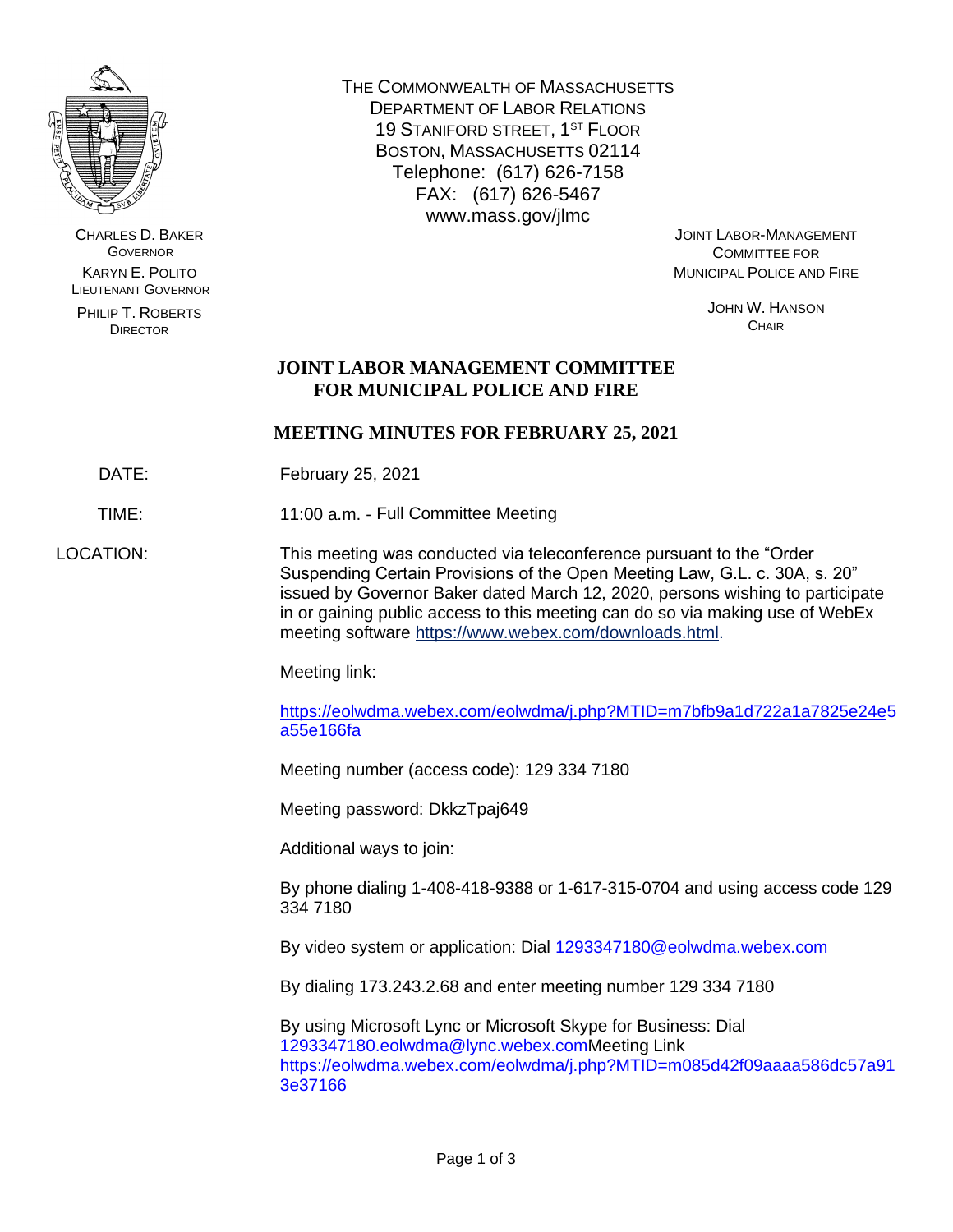By video address 1790329872@eolwdma.webex.com

By dialing 173.243.2.68 and entering meeting number 179 032 9872

By dialing 1790329872.eolwdma@lync.webex.com

**Committee Members Present:** Chairman Hanson; Police**:** Andrews, Perreira; Management: Goldsmith, Johnson, Ansaldi; Fire: M. Reddy

**Alternates Present:** Fire: Cross; Young; Police: Nelson, T. Reddy, DeMille; Management: Bain.

**Staff Present:** Cummings**,** Driscoll**,** Hubley, Morgado.

**Others Present:** Philip Roberts (DLR), John Robertson (MMA).

#### **OPEN SESSION**

.

Chairman Hanson called the meeting to order at 11:04 A.M.

The meeting was recorded by Chairman Hanson.

#### o *Administrative updates:*

 $\circ$  Vote to accept the full Committee meeting minutes from February 11, 2021.

**Motion by Goldsmith, seconded by M.Reddy: to accept the minutes from the full Committee meeting on February 11, 2021.**

**The Motion passed unanimously.**

o *Chairman's report:*

Chairman Hanson discussed proposed changes to practice and procedure for 3(a) hearings and investigations. Several committee members and staff expressed their opinions.

#### o *Review and Act on the following Petition, Jurisdiction and Awaiting Funding List (AFL) Cases:*

| Case No.       | Organization   | <b>Mediator/Sr. Staff</b> | <b>Topic/Vote/Action</b> |
|----------------|----------------|---------------------------|--------------------------|
| 1. JLM-20-8367 | Attleboro Fire | JOEH, DJM                 | Vote on Jurisdiction     |

Mr. Hubley briefed the Committee.

**Motion by M.Reddy, seconded by Goldsmith: to take jurisdiction in the case of Attleboro Firefighters, Local 848 IAFF and the City of Attleboro, JLM-20-8367**.

**The Motion passed unanimously.**

**Motion by M.Reddy, seconded by Goldsmith: to assign the following Committee members to the case of Attleboro Firefighters, Local 848 IAFF and the City of Attleboro, JLM-20-8367: Billy**